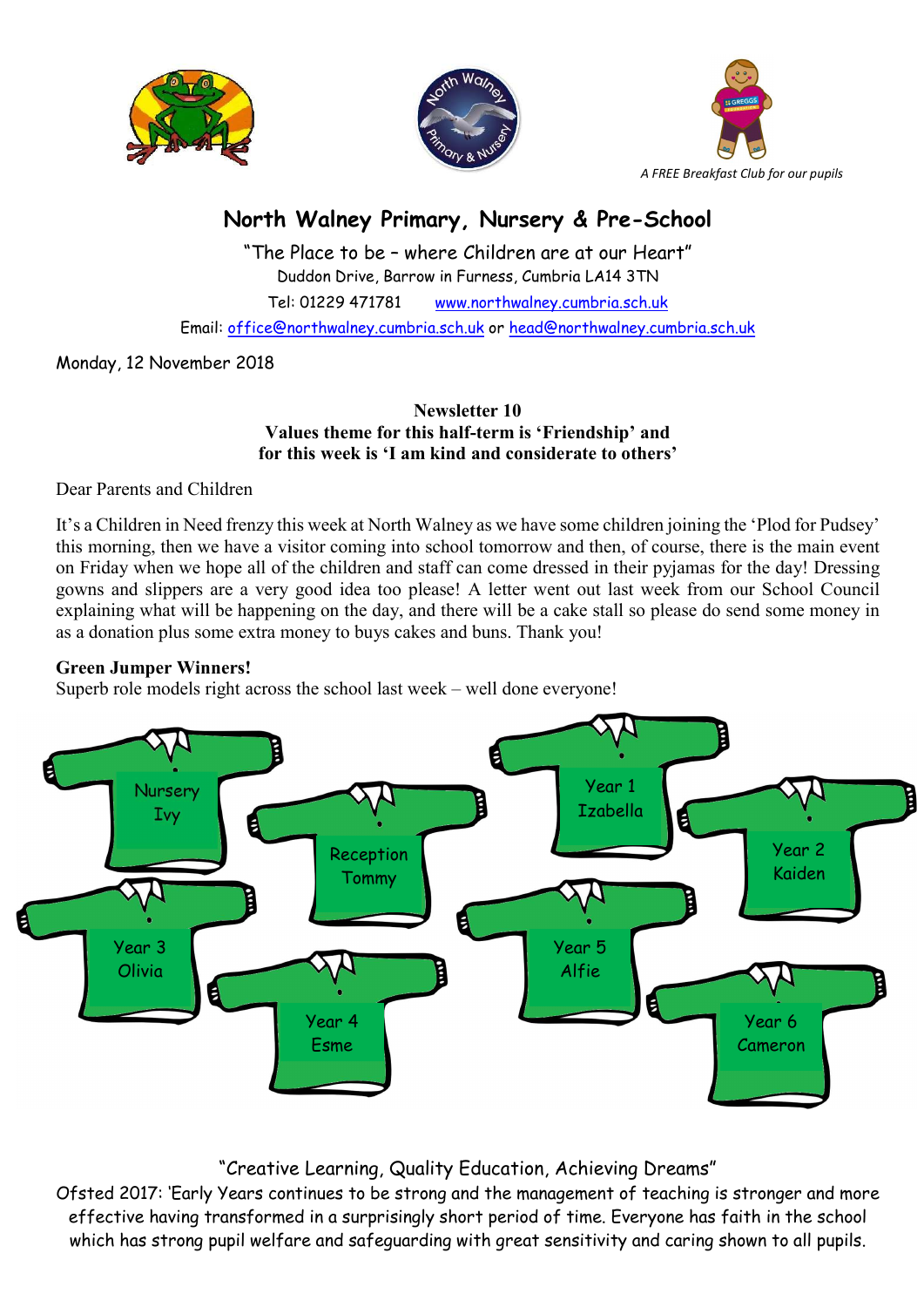

### Boxes of Hope:

Well done everyone – we now have 11 boxes all parcelled and ready to go on Tuesday 13th November. Your generosity, once again, has been astounding and you have made such a difference to the lives of children less fortunate than ourselves. Many, many thanks.

### Remembrance Day Assembly

If you didn't get to see the photographs of the amazing artwork the children did for our Remembrance assembly then please do look on our Twitter feed as it was incredible. The children, as always, were wonderful during the assembly and it was extremely poignant to remember the lives of those who fought for peace over 100 years ago. Thank you to everyone who has supported this year's Poppy Appeal.





#### Flu immunisation

These are happening tomorrow and if we have not got your child's signed form, then they will not be able to have it! Please, please make sure that your form has been returned. Thank you. Please note this is only open to children from Reception to Year 5.

#### And this week's winner is….

So far we have raise an amazing £236 and all of the money raised is being used for the children, some being used for a special Christmas treat! This week the bonus ball number was 53 again and the winner is Rhiannon Pope – what a lucky number!



![](_page_1_Picture_12.jpeg)

#### The Christmas Flumpets are back!

Mrs Malone is selling Christmas FLumpets once again in aid of St Mary's Hospice. These can be bought from the school office for the princely sum of £1.50 and all of the money goes to the hospice. Many thanks to those who had already spotted them and started to buy them – there are plenty left!

#### Ringing the school

I know it sometimes feels frustrating when you ring school and there is no-one there to answer the phone, but please do leave us a message as someone will then get back to you. As we are a small staff team, there are occasions when Mrs Malone isn't at her desk as she is busy sorting other things out around school or passing messages on or unpacking deliveries or administering first aid or helping a child write their name in the Golden Sticker book or …. Well you get the gist. So please don't get cross – just leave us a message and we will get back to you as soon as we can.

![](_page_1_Picture_17.jpeg)

![](_page_1_Picture_18.jpeg)

#### Using Natterjacks

Please, please can you help us by making sure that any bookings are done by 2:45pm if you are using Facebook. After that, please call the school office to book your child in as last week we had a child booked in last minute via facebook and we did not see the message straight away. Thank you!

#### Multi-Sports Club – cancelled this week

A message has gone out to all parents of children who are in this club, but please can I remind you that the club is cancelled for this Tuesday and will be back on again next week.

![](_page_1_Picture_23.jpeg)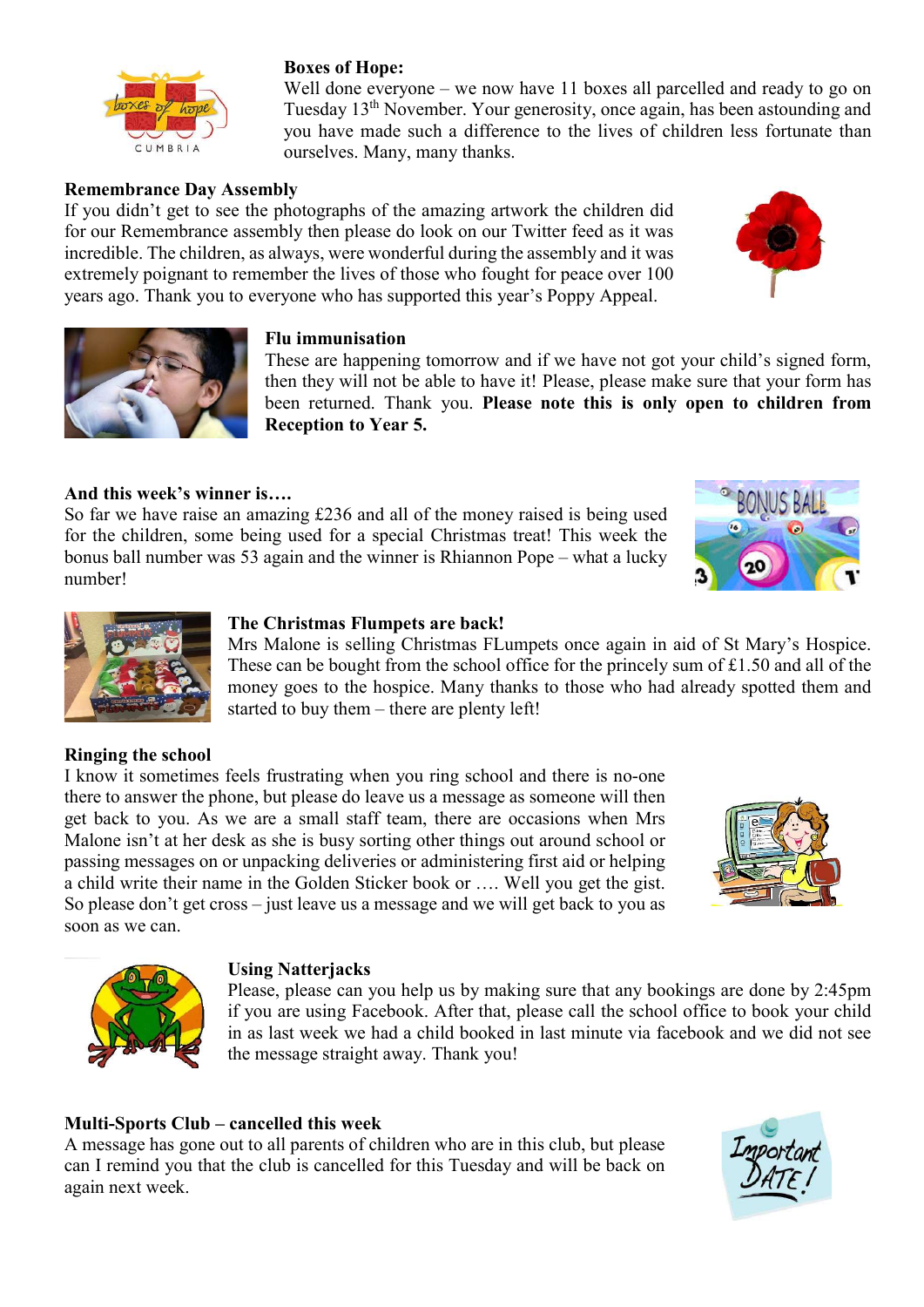![](_page_2_Picture_0.jpeg)

### Thank you!

Thank you to everyone who came along to Parents' Evening last week – the atmosphere around school was lovely and there were more parents who turned up this year compared to last year! It is so important that we keep in touch with you all in this way so that you can find out how your child is doing in school, and also how you can help and support them with their learning at home – so thank you, thank you, thank you!

#### Well done footballers!

Well done to the team who played really well on Thursday – Miss Mountford was extremely proud of each of you for your determination and sportsmanship! Overall, out of the 4 games played, they won 2, drew 1 and lost 1. So well done Kyle, Poppy, Bradley, Mathew, Esme, Zack, Kacey and Freya – and a huge thanks to Karen Smith for helping with the organisation and coaching!

![](_page_2_Picture_5.jpeg)

![](_page_2_Picture_6.jpeg)

#### Well done to our Coniston 2 Barrow Walkers!

We have just been informed that we raised a staggering  $£1,375$  for our 12 walkers completing the Consiton2Barrow walk last academic year. Well done to all of our walkers – and thank you to everyone who sponsored us…I think there are plans for us to do it again next year!

And finally…

Not only has there been a rise in the numbers attending Breakfast Club, but we are now getting more at the Natterjacks After-School Club as well, and this is all down to the hard work of Cora and Chloe who run the club. Please do make use of it as much as possible as we want it to be a roaring success! Remember, you don't have to book in advance – we just need to know your child is coming on the day so that they can join in with all of the fabulous activities! Just find Natterjacks on Facebook (book on Facebook before 2:45pm, or email natterjacks@northwalney.cumbria.sch.uk or speak to Mrs Malone in the office.

Yours sincerely,

Paul Slater Headteacher

![](_page_2_Picture_14.jpeg)

#### Natterjacks Breakfast Club – Open from 7:45am Natterjacks After School Club – Open between 3:15 and 5:00pm

#### Diary dates for this week:

| Monday 12 November    | Yr 3,4,5&6 Plod with Pudsey. $9.00am -$<br>12.00pm Yr 1&2 Beebot Workshop.<br>$3.15$ pm - 4.00pm Maths Club Year 5&6. |
|-----------------------|-----------------------------------------------------------------------------------------------------------------------|
| Tuesday 13 November   | 9.00am - 12.00pm Nasal Flu Immunising<br>Rec-Yr5. 9.30am Yr6 at The Allotment.                                        |
| Wednesday 14 November | $3.30 \text{pm} - 4.30 \text{pm}$ Video Games Club Yr<br>5&6                                                          |